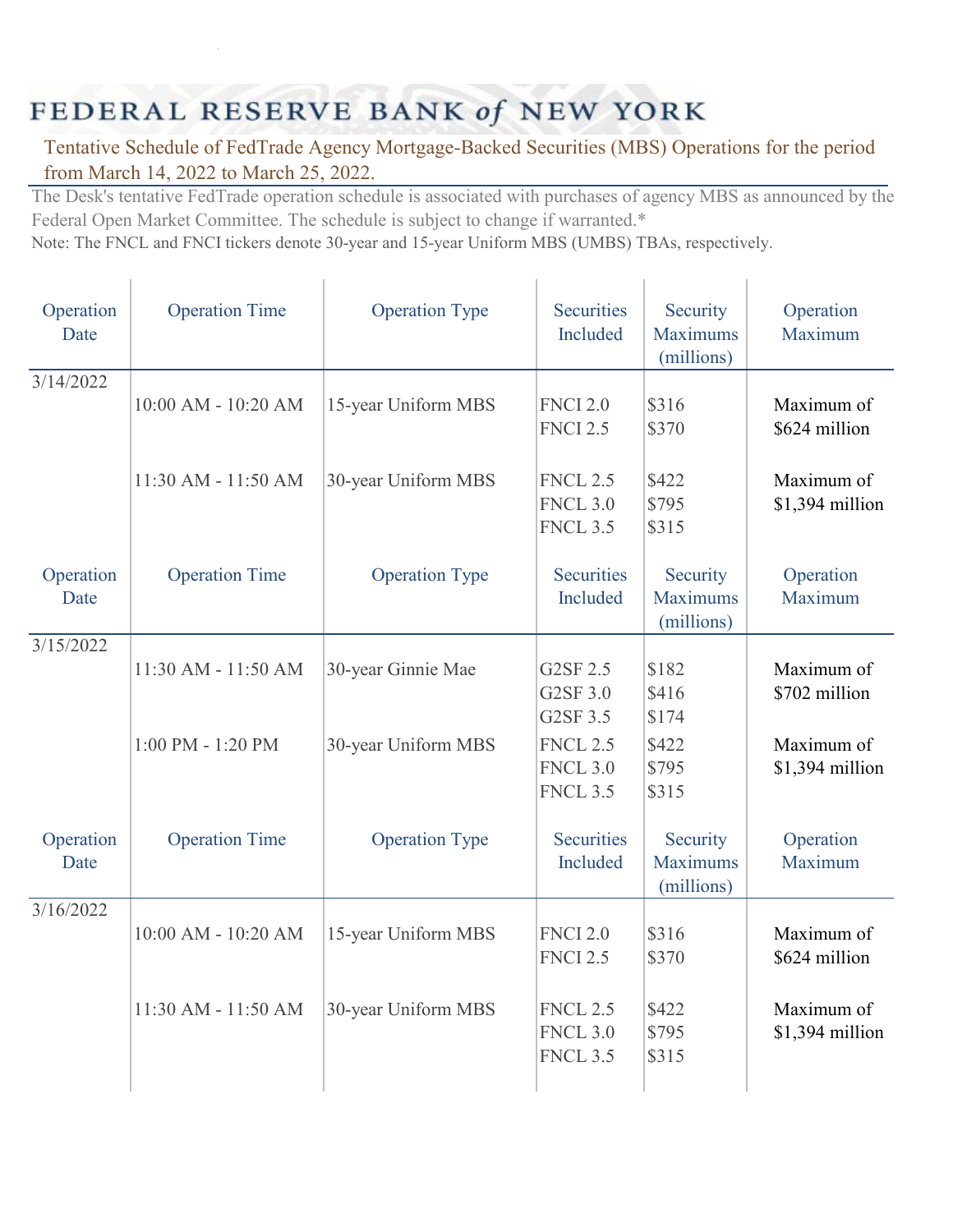| Operation<br>Date | <b>Operation Time</b> | <b>Operation Type</b> | <b>Securities</b><br>Included                         | Security<br><b>Maximums</b><br>(millions) | Operation<br>Maximum          |
|-------------------|-----------------------|-----------------------|-------------------------------------------------------|-------------------------------------------|-------------------------------|
| 3/17/2022         | 11:30 AM - 11:50 AM   | 30-year Ginnie Mae    | G2SF 2.5<br>G2SF 3.0<br>G2SF 3.5                      | \$182<br>\$416<br>\$174                   | Maximum of<br>\$702 million   |
| Operation<br>Date | <b>Operation Time</b> | <b>Operation Type</b> | <b>Securities</b><br>Included                         | Security<br><b>Maximums</b><br>(millions) | Operation<br>Maximum          |
| 3/18/2022         | 10:00 AM - 10:20 AM   | 30-year Uniform MBS   | <b>FNCL 2.5</b><br><b>FNCL 3.0</b><br><b>FNCL 3.5</b> | \$422<br>\$795<br>\$315                   | Maximum of<br>\$1,394 million |
| Operation<br>Date | <b>Operation Time</b> | <b>Operation Type</b> | <b>Securities</b><br>Included                         | Security<br><b>Maximums</b><br>(millions) | Operation<br>Maximum          |
| 3/21/2022         | 10:00 AM - 10:20 AM   | 30-year Uniform MBS   | <b>FNCL 2.5</b><br><b>FNCL 3.0</b><br><b>FNCL 3.5</b> | \$422<br>\$795<br>\$315                   | Maximum of<br>\$1,394 million |
| Operation<br>Date | <b>Operation Time</b> | <b>Operation Type</b> | <b>Securities</b><br>Included                         | Security<br><b>Maximums</b><br>(millions) | Operation<br>Maximum          |
| 3/22/2022         | 10:00 AM - 10:20 AM   | 30-year Ginnie Mae    | G2SF 2.5<br>G2SF 3.0<br>G2SF 3.5                      | \$182<br>\$416<br>\$174                   | Maximum of<br>\$702 million   |
|                   | 11:30 AM - 11:50 AM   | 30-year Uniform MBS   | <b>FNCL 2.5</b><br><b>FNCL 3.0</b><br><b>FNCL 3.5</b> | \$422<br>\$795<br>\$315                   | Maximum of<br>\$1,394 million |
| Operation<br>Date | <b>Operation Time</b> | <b>Operation Type</b> | <b>Securities</b><br>Included                         | Security<br><b>Maximums</b><br>(millions) | Operation<br>Maximum          |
| 3/23/2022         | 10:00 AM - 10:20 AM   | 15-year Uniform MBS   | <b>FNCI 2.0</b><br><b>FNCI 2.5</b>                    | \$316<br>\$370                            | Maximum of<br>\$624 million   |